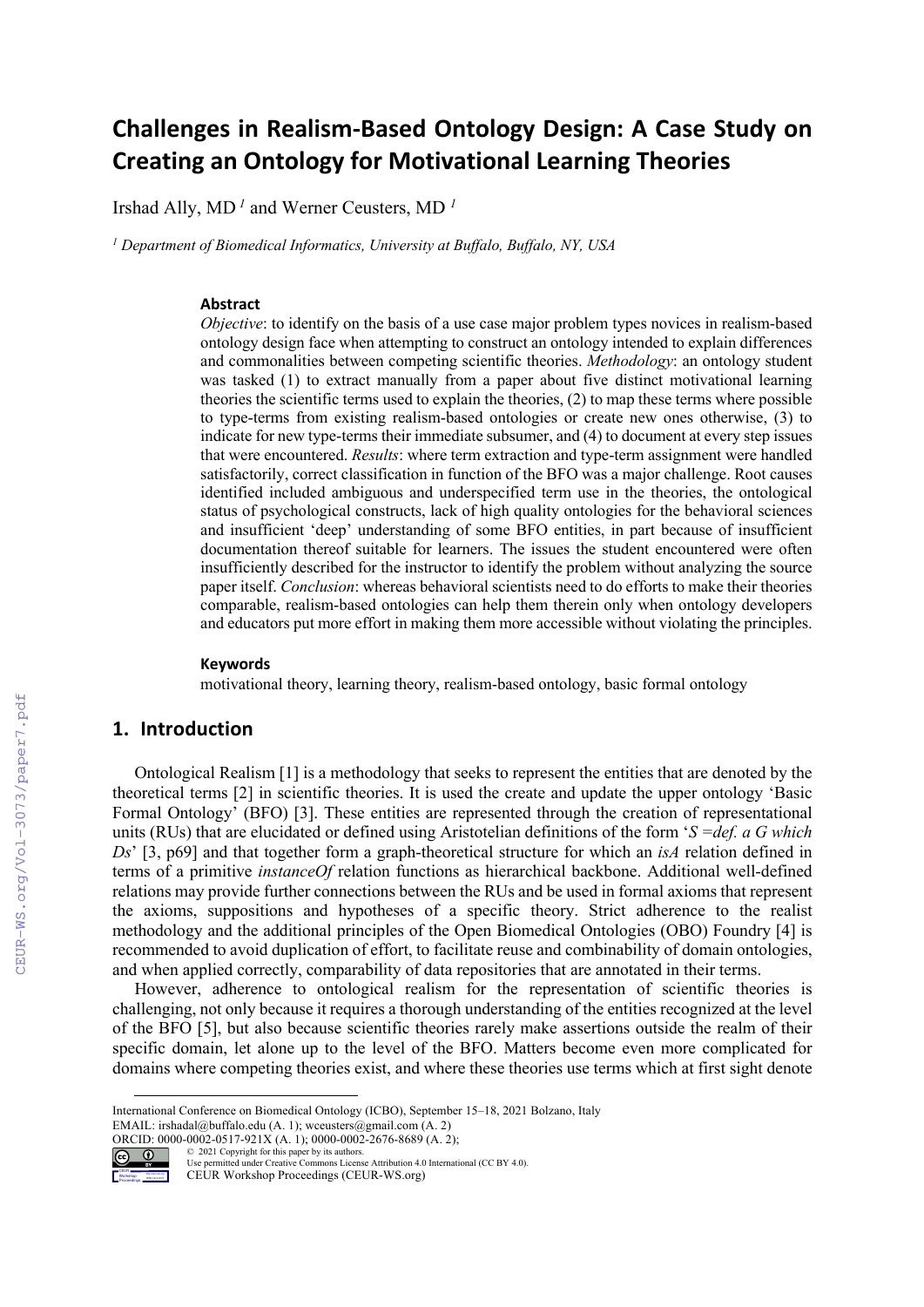the same types of entities, but upon more detailed inspection do not! This is exactly the problem in behavioral science as claimed by Hastings *et al.*: '*In the behavioural sciences, one key challenge in adopting any theory is the plethora of competing alternative entities and the field's lack of a principled approach to integrate across or select between them for use in interpreting a given phenomenon.*' [6]. In this paper we highlight challenges trainees in ontology design may encounter when attempting to develop a realism-based ontology to compare motivational learning theories as discussed in *Motivation to Learn: an overview of contemporary theories* by Cook and Artino [7].

# **2. Background**

Understanding motivations to learn has many potential applications, particularly in education where understanding how motivation works may contribute to developing more effective educational strategies [8]. There is no shortage in motivational learning theories, the most prominent types thereof being Expectancy-Value Theories (EVT), Attribution Theories (AT), Social-Cognitive Theories (SCT), Goal Orientation Theories (GOT) and Self-Determination Theories (SDT). Theories which fall under these categories differ in the importance they attach to various possible drivers for motivation: expectation of success and perceived value thereof, explanations learners create for their achievements or lack thereof, self-efficacy for a learner to support self-regulated learning, learners' mindsets with respect to various sorts of goals and, finally, intrinsic interests weighted against extrinsic values which satisfy basic psychosocial needs of autonomy, competence and relatedness. However, a major problem is that '*the diversity of theories creates confusion because most have areas of conceptual overlap and disagreement, and many employ an idiosyncratic vocabulary using different words for the same concept and the same word for different concepts*' [7, p998]. Although Cook and Artino were able to outline where overlap and disagreement exist, they concluded that resolving conceptual differences requires more than dictionary definitions alone and that *'the degree to which these differences can be both theoretically and empirically reconciled remains to be seen*' [7, p1011].

# **3. Methods**

As part of a 500-level 3- credit faculty-mentored research rotation taken in parallel with another 500-level course on the principles of realism-based ontology design, the first author of this paper, a graduate student, assessed under the guidance of the second author, his instructor in the course, the feasibility to develop a 'Motivational Learning Ontology' (MLO) for the salient entities from the various theories described in Cook and Artino's paper, which henceforward will be referred to as 'the MLT paper', 'MLT' standing for 'motivational learning theories'. The goal of the MLO would be to improve comparability of these theories and to contribute to the realism-based ontologies dealing with mental functioning [9, 10]. To build such an ontology, the following activities have to be carried out: (A1) identification in the motivational learning paper of all the scientific terms used to describe the various theories, (A2) where possible, classification of the entities represented by these terms by means of the representational units already present in the BFO or in domain ontologies using the BFO as upper ontology, (A3) creation of new representational units where no suitable representational units are found in existing ontologies, including the classification thereof in terms of what is already represented and finally (A4) the formulation of axioms for what is considered invariant in each of the motivational learning theories. Further required to reach the stated goals are the development of (A5) a terminology that is anchored in the ontology and that maps the terminology used in the individual theories to the representational units of the ontology thereby thus highlighting synonymous and homonymous use of terms across, and possibly even within theories, and (A6) a collection of relational expressions that formalize the commonalities and differences between the individual theories.

In light of the educational experience being offered, within a time frame too small to carry out the activities A1 to A6 completely – an endeavor that is still ongoing – the student was specifically tasked to focus on A1, A2, A3 and A5 leaving A4 and A6 for after taking an advanced 700-level course in biomedical ontology development. He was also asked to create an inventory of the sorts of problems he encountered while performing the activities.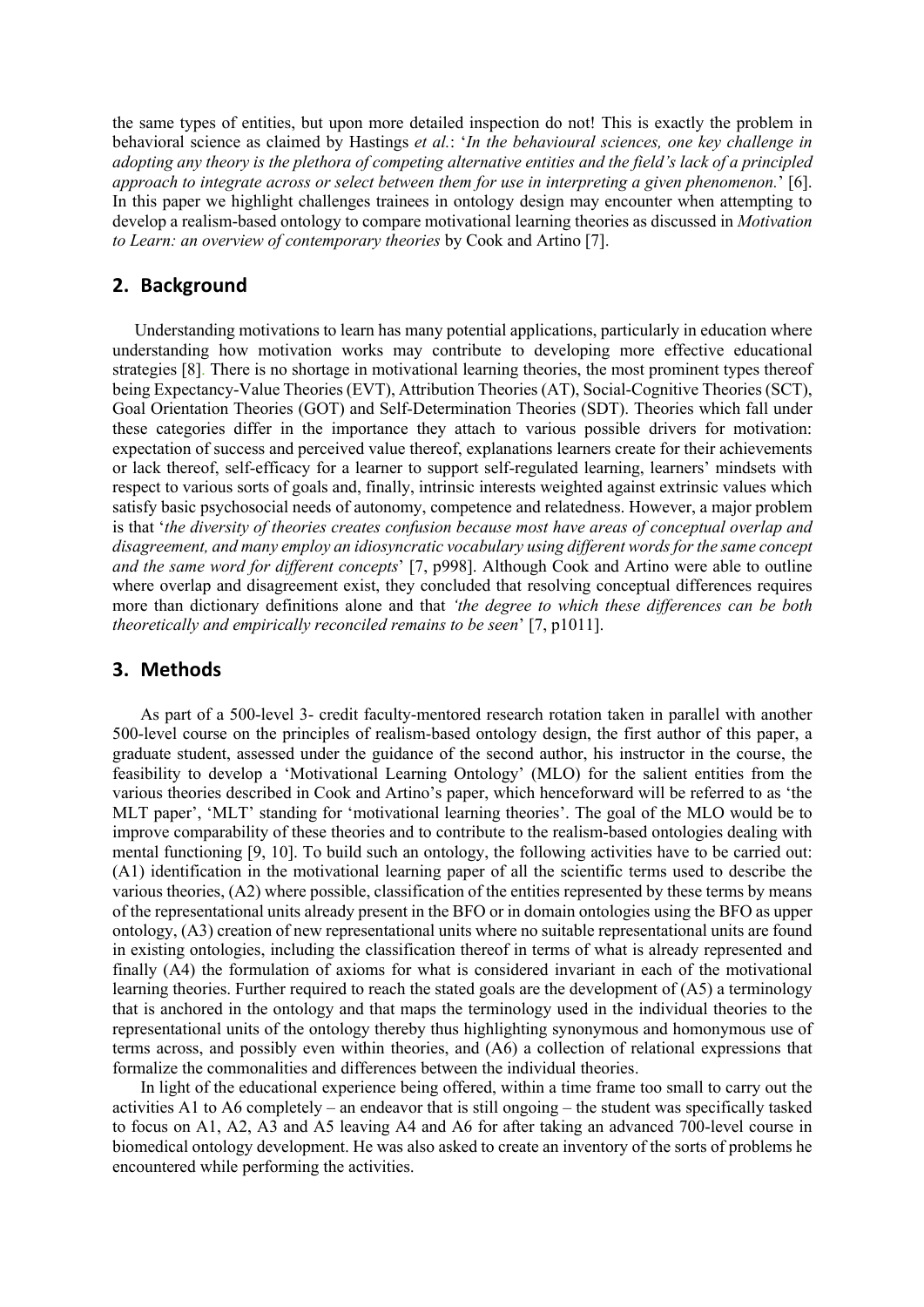The student completed the task in the following manner. He began by reviewing the explanatory diagrams that were provided for each theory (figures 1 to 5 in the MLT paper) and put the terms found therein into a table thereby annotating each term with the theories in which it was found. Using the terms identified in the first table, the student then created a second table to identify the portions of reality (PORs) denoted by each term in the first table based on the descriptions provided in what in the MLT paper is called 'Table 2' and which summarizes the commonalities and differences amongst the theories, thereby potentially being a good source for detecting synonyms and areas of potential conceptual conflations. This resulted in additional terms being included in the analysis. Each term was then further annotated with a type-term figuring as potential candidate for later inclusion as representational unit in the MLO. Type terms were maximally reused from existing realism-based ontologies when they were already represented there; and they were otherwise created . As this table was intended to capture synonymy and homonymy amongst terms, each type-term was further annotated with the theories with which it was associated. As a last step, the student created a third table containing for each new type-term a direct subsumer which could either be taken from an existing realism-based ontology, or a more specific type-term selected from the second table.

The tables, together with the annotations concerning the problems the student encountered, were then analyzed by the instructor, an experienced ontologist and major contributor to the BFO, having some background, but not expert, knowledge about the learning theories. The instructor's role was to review and score and provide feedback on the student's performance in the three (3) tasks, i.e., term extraction, assignment of type terms, and linking to potential subsumers. Importantly, the instructor did not review the paper in full with the goal (1) to determine the extent to which the student was aware of problems and pitfalls, and (2) to identify, where possible, the root causes for these issues, f.i. unclarities in the MLT paper or the theories therein described, areas where the student needs further education in the realism-based ontology development principles or where these principles themselves are not sufficiently documented in the relevant literature.

## **4. Results**

Term extraction from the individual theory diagrams and comparison table produced 143 distinct terms and, coincidentally despite the occurrence of homonymy and synonymy, the same number of type-terms. In total 157 distinct term/type-term occurrences were formed of which in 39% of cases the proposed type-term was different than the term encountered in the MLT paper, typically more precise and specific than the original term. The distribution of the extracted terms over the various learning theories is depicted in Table1. 9 terms were found to be ambiguous intra-theory, while for 4 type-terms a total of 11 synonyms was used in- and across theories. Terms marked as ambiguous and/or being used across theories are listed in Table 2 together with their occurrence in specific theories. Ambiguous use was most prevalent in GOT.

| .                                             |            |    |            |     |            |  |  |  |
|-----------------------------------------------|------------|----|------------|-----|------------|--|--|--|
|                                               | <b>EVT</b> | AТ | <b>SCT</b> | GOT | <b>SDT</b> |  |  |  |
| Terms extracted<br>• Recognized<br>homonymous | 23         | 38 | 20         | 29  | 47         |  |  |  |
| intra-theory<br>Recognized<br>$\bullet$       |            |    |            |     |            |  |  |  |
| synonymous<br>intra-theory                    |            |    |            |     |            |  |  |  |

#### **Table 1**

Scientific terms extracted from five motivational learning theories

Table 3 provides tallies for the type-terms for which the student reported an issue, either when trying to determine what sort of entity was intended by a scientific term or when trying to determine for the type-term a direct subsumer, compared to the number of issues the instructor encountered while judging the adequacy of the proposed subsumers. Since 9 type-terms were taken immediately from an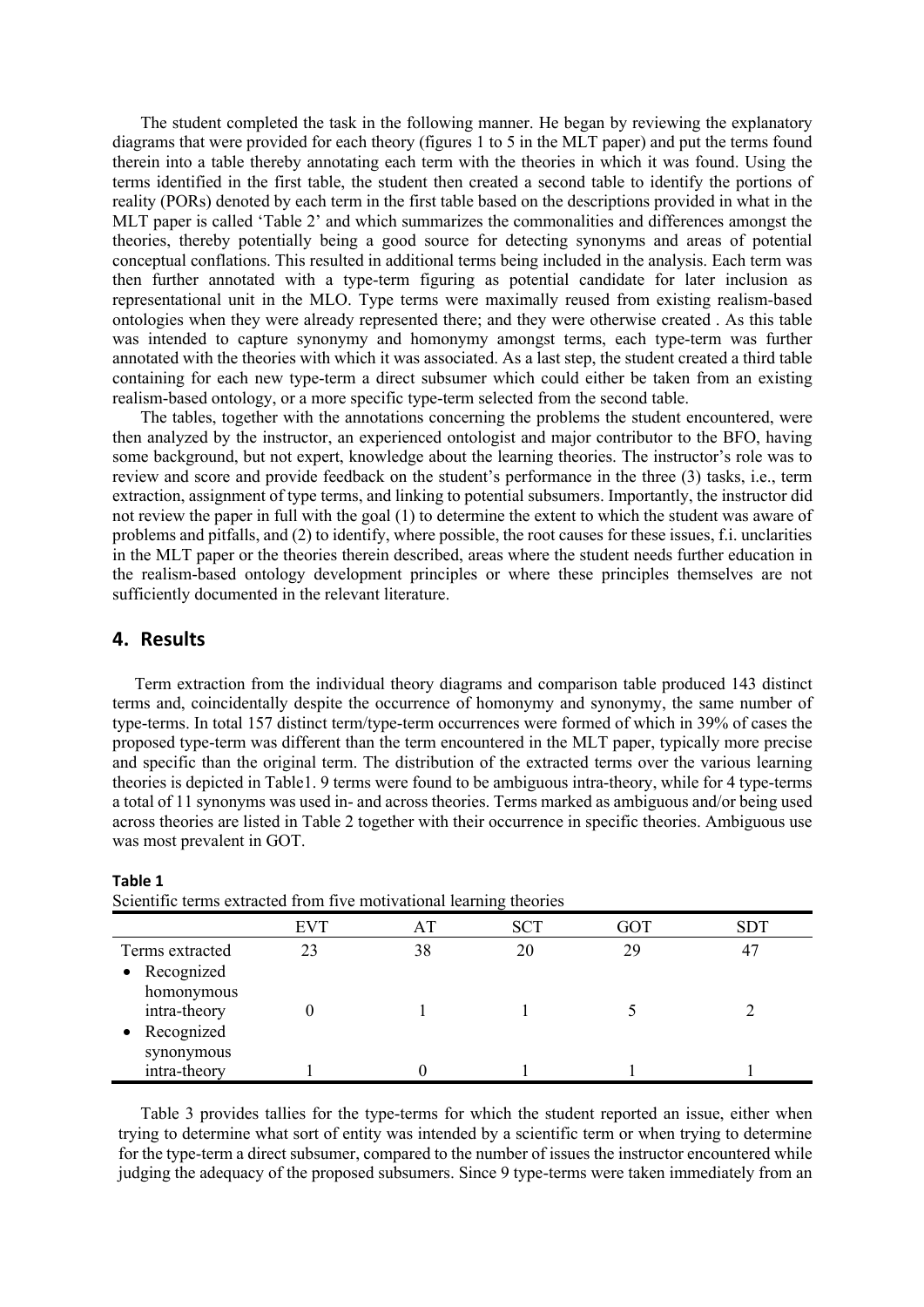existing ontology, 134 out of 143 judgements had to be made. The instructor agreed with 51 of the decisions made and had an issue with 58. He wasn't able to decide on 25 proposed subsumers on the basis of the information provided by the student, i.e. without the need to analyze the MLT paper itself. Table 3 shows for the definite and probable issues identified by the instructor also their distribution over the various theories. Since specific issues may occur in more than one theory, the sums of these distributions are larger than the number of issues. It is SDT which exhibited the most issues while GOT showed the least despite a higher degree of ambiguity in its description in the MLT paper.

### **Table 2**

Occurrence of ambiguous terms ('Amb') and terms used in multiple theories (UDT) across motivational learning theories

| <b>Extracted</b> term               | Amb | <b>UDT</b> | <b>EVT</b>        | AT       | <b>SCT</b>       | GOT      | <b>SDT</b> |
|-------------------------------------|-----|------------|-------------------|----------|------------------|----------|------------|
| ability                             | N   | Y          | $\mathbf{0}$      |          | $\theta$         |          | $\Omega$   |
| achievement                         | N   | Y          |                   |          | $\Omega$         | 0        |            |
| affect (emotion)                    | N   | Y          | 0                 |          |                  | 0        |            |
| choice                              | N   | Y          |                   |          | $\Omega$         | 0        |            |
| engagement                          | N   | Y          |                   |          | $\Omega$         | 0        |            |
| expectancy for success              | N   | Y          |                   |          | 0                | 0        |            |
| goal                                | N   | Y          |                   | 0        |                  | 0        |            |
| observable behavior                 | N   | Y          |                   |          | 0                | 0        |            |
| performance                         | N   | Y          |                   |          |                  | 0        |            |
| persistence                         | N   | Y          |                   |          | 0                | 0        |            |
| reward                              | N   | Y          | $\mathbf{\Omega}$ | 0        |                  | 0        |            |
| effort                              | Y   | Y          |                   | 2        | $\Omega$         | 0        |            |
| challenge (growth)                  | Y   | N          | 0                 | $\Omega$ | $\theta$         | 2        |            |
| challenge (risk)                    | Y   | N          | 0                 | $\Omega$ | 0                | 2        |            |
| cognition                           | Y   | N          | 0                 | $_{0}$   | 2                | $\Omega$ |            |
| excessive challenge                 | Y   | N          | 0                 | $_{0}$   | $\Omega$         | 0        |            |
| exert extra effort                  | Y   | N          | 0                 | $_{0}$   | $\theta$         | 2        |            |
| helplessness                        | Y   | N          | 0                 | $_{0}$   | $\theta$         | 2        |            |
| optimal challenge                   | Y   | N          | 0                 | 0        | $\Omega$         | 0        |            |
| withhold effort                     | Y   | N          | $\theta$          | $\theta$ | $\boldsymbol{0}$ | 2        | $\theta$   |
| Number of ambiguous terms in theory |     |            | $\boldsymbol{0}$  |          |                  | 5        | 2          |

#### **Table 3**

Comparison of student issues with instructor issues and distribution thereof across theories

| Instructor          | Student<br>identified issue | Number of instructor issues found in theory |            |    |            |     |            |
|---------------------|-----------------------------|---------------------------------------------|------------|----|------------|-----|------------|
| identified issue    |                             | N                                           | <b>EVT</b> | АT | <b>SCT</b> | GOT | <b>SDT</b> |
| Maybe $(25)$        | 13                          | 12                                          |            |    |            |     | 16         |
| No(51)              | 24                          | 27                                          |            |    |            |     |            |
| Yes(58)             | 29                          | 29                                          |            | 18 |            |     | 24         |
| <b>Totals</b> (134) | 66                          | 68                                          | 14         |    |            |     | 40         |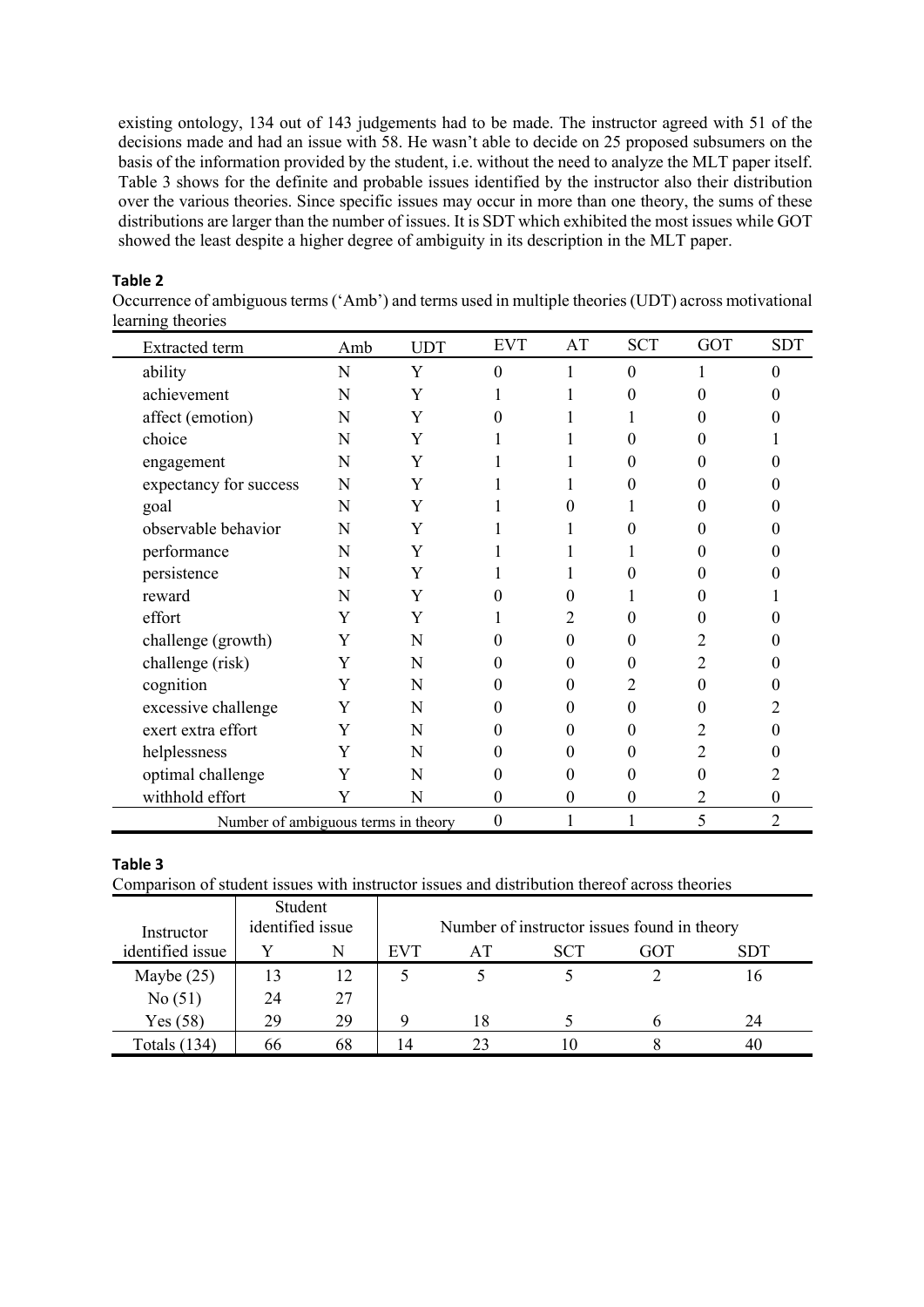## **5. Discussion**

# **5.1. Barriers and Pitfalls from the Student's Perspective**

Although a detailed analysis of the issues student and instructor encountered has not been carried out at this time, certain trends are observable. While extracting relevant terms from the various theory descriptions didn't seem to be problematic, identifying what sorts of entities they might denote under a realist perspective, if any at all, turned out be much more cumbersome.

One recurrent theme is term ambiguity, an issue which is recognized in the behavioral sciences and which was one motivation for Cook and Artino to write their MLT paper. Ambiguity could sometimes be resolved, but more often not. Attribution theory, for example, uses the term 'task difficulty'. Yet, the MLT paper fails to clarify whether this refers to an objective task difficulty inherent in the task itself, or if it is referring to a subjective task difficulty, as interpreted by the person performing the task. EVT recognizes 'perceived task difficulty' as an entity, yet it remains unclear whether it is synonymous with 'subjective task difficulty' and depends on whether 'perception' is to be interpreted in the neuroscience sense, thus being originated in sensorial input, or more general as a mental representation whether or not resulting from sensorial input. Another example in AT is the term 'effort' which is used variably for a 'perceived cause', i.e. the effort a learner believes to be required to learn something, or 'observed behavior', i.e. the effort a learner is actually committing in trying to assimilate new knowledge. Ontologically, these two 'efforts' are of very different sorts, as are subjective and objective task difficulty. It would therefore be a mistake to classify 'perceived effort' and 'actualized effort' as subtypes of 'effort', and 'subjective task difficulty' and 'objective task difficulty' as subtypes of 'task difficulty'. Under a realist perspective, the former ones are cognitive representations, thus continuants, and the latter ones occurrents.

Task A2 turned out to be challenging due to the lack of existing BFO-compliant ontologies with appropriate representational units for reuse. The BioPortal contains a few 'ontologies' which cover part of the behavioral science domain, but these are in reality not more than vocabularies in disguise, consisting of lists of thousands of terms without any hierarchy (Psychology Ontology, Cognitive Atlas Ontology) or just one level (Behavioral Change Technique Taxonomy). While the definitions provided in these vocabularies can help to understand the domain and identify ambiguities, they provide no help for realism-based classification. A notable exception is the Emotion Ontology [10] of which in particular the appraisal subhierarchy turned out very useful, either for reuse, or as inspiration for creating type-terms following similar principles. This allowed the student to circumvent the lack of a causal theory in BFO by creating representational units that refer to cognitive representations about (assumed) causal relations, rather than dealing with these causal relations directly.

## **5.2. Student / Instructor Differences**

Whereas the instructor didn't identify major issues with the manual term extraction and type-term assignments proposed by the student, he disagreed with 43% of the proposed type-term subsumers and flagged another 19% thereof as questionable. For both categories as well as for the correctly proposed subsumers (38%) the student identified issues (either with respect to his understanding of the domain or of the realism-based ontology principles, or with respect to unclarities in the source document) in roughly 50% of cases (Table 3). This means that for the correct assignments, the student was able to make the correct decision despite the identified issues, but that for the doubtful and incorrect subsumer assignments, he in half of the cases was either not aware of any issue, or was sloppy in documenting his thought process. Lab notes are indeed as important in ontology design, as in wet lab experiments. Definite mistakes most often encountered include (1) misclassification as generically dependent continuant and (2) the distinction between realizable entities and qualities. Subsumer assignments assessed as doubtful by the instructor were either due to the absence of lab notes or caused by the instructor's awareness of distinct philosophical views relevant to the problem at hand and for which in BFO no particular stance is taken. This is specifically the case for the wide variety of psychological constructs used in behavioral sciences in general [11] and learning theories in particular for which it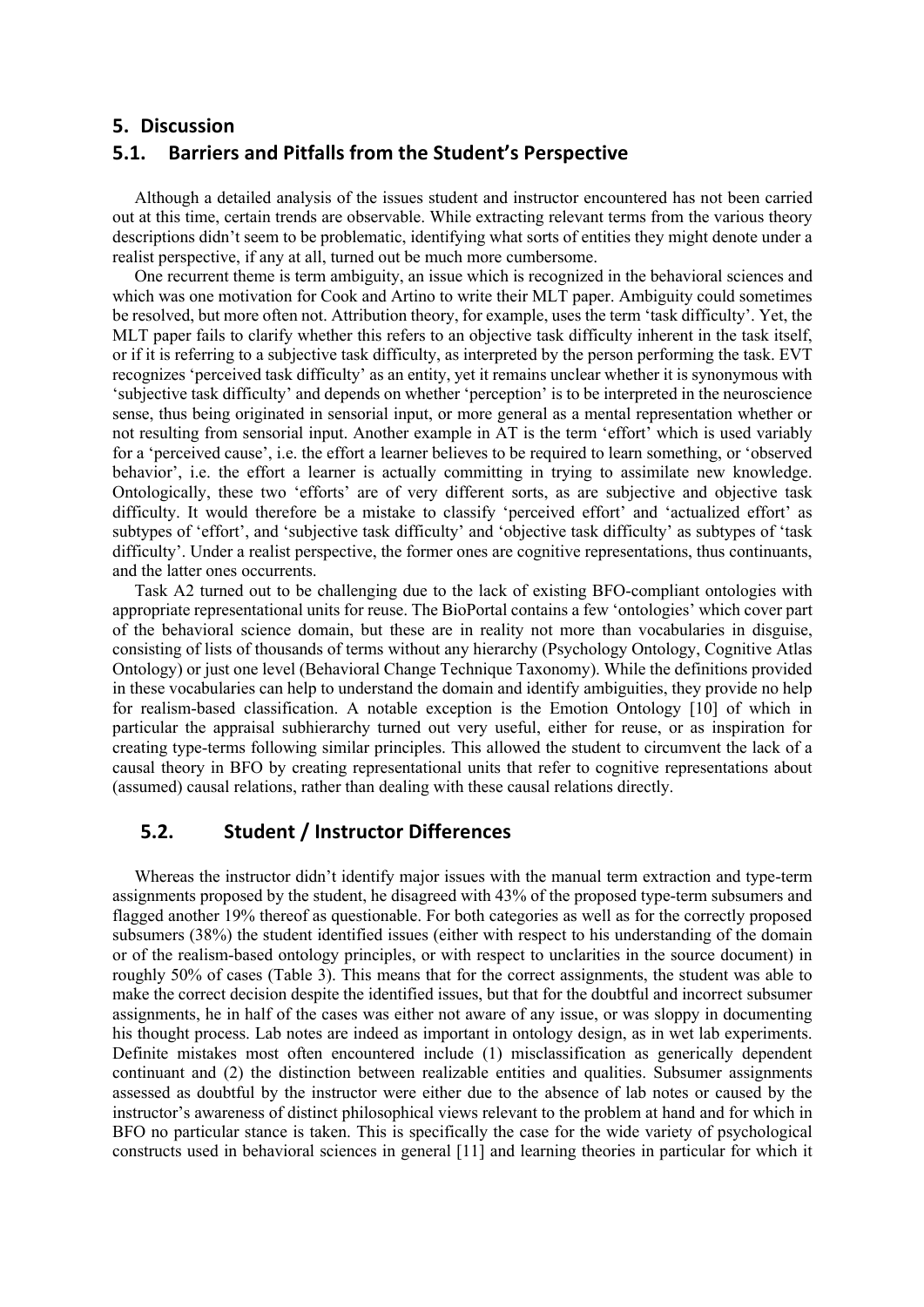remains to be seen whether they (or which ones) directly intend existing entities or are mere forms of speech [12].

# **6. Conclusions**

Where term extraction and type-term assignment were handled satisfactorily, correct classification in function of the BFO was a major challenge for a number of reasons: ambiguity and underspecification of terms used in the theory descriptions, the ontological status of psychological constructs and their relation to the BFO, lack of high quality ontologies for the behavioral sciences and insufficient 'deep' understanding of some BFO entities, in part because of insufficient documentation thereof and problems for the student to understand the first-order logic axiomatizations, a topic not covered in the 500-level course. The issues the student encountered were often insufficiently described for the instructor to identify the problem without analyzing the source paper itself.

The findings reported here suffer from some limitations: (1) it involves only one student and one instructor, (2) neither student and instructor are experts in motivational learning theories, (3) the student has only 6 months part-time experience in realism-based ontology design principles but is instructed by a major contributor to the BFO and the principles of ontological realism, and (4) detailed analysis of the lab notes is still ongoing. We nevertheless dare to conclude that whereas behavioral scientists studying learning might need to do some efforts to make their theories comparable, realism-based ontologies can help them therein only when realism-based ontology developers and educators put more effort in making them more accessible without violating the principles. Anticipated next steps are therefore changes to the student learning objectives in the aforementioned 500-level biomedical ontology course, improving the documentation about BFO and ontological realism, and more extensive collaboration between ontologists and domain experts.

#### **7. Acknowledgements**

Part of the research reported in this publication was supported by the National Center for Advancing Translational Sciences of the National Institutes of Health under award number KL2TR001413 to the University at Buffalo. The content is solely the responsibility of the authors and does not necessarily represent the official views of the NIH.

## **8. References**

- [1] B. Smith, W. Ceusters. Ontological realism: A methodology for coordinated evolution of scientific ontologies. Appl Ontol. 2010 Nov 15;5(3-4):139-88.
- [2] A. Holger. Theoretical Terms in Science. In: Edward N. Zalta, editor. The Stanford Encyclopedia of Philosophy. Fall 2017 ed: Metaphysics Research Lab, Stanford University; 2017.
- [3] R. Arp, B. Smith, A. D. Spear. Building ontologies with Basic Formal Ontology. Cambridge, Massachusetts: Massachusetts Institute of Technology; 2015.
- [4] B. Smith, M. Ashburner, C. Rosse, J. Bard, W. Bug, W. Ceusters, et al. The OBO Foundry: coordinated evolution of ontologies to support biomedical data integration. Nat Biotechnol. 2007 Nov;25(11):1251-5.
- [5] J. C. Schuler, W. M. Ceusters. The Problems of Realism-Based Ontology Design: a Case Study in Creating Definitions for an Application Ontology for Diabetes Camps. AMIA Annu Symp Proc. 2017;2017:1517-26.
- [6] J. Hastings, S. Michie, M. Johnston. Theory and ontology in behavioural science. Nat Hum Behav. 2020 Mar;4(3):226.
- [7] D. A. Cook, A. R. Artino, Jr. Motivation to learn: an overview of contemporary theories. Med Educ. 2016 Oct;50(10):997-1014.
- [8] K. V. Mann. Motivation in medical education: how theory can inform our practice. Academic medicine : journal of the Association of American Medical Colleges. 1999 Mar;74(3):237-9.